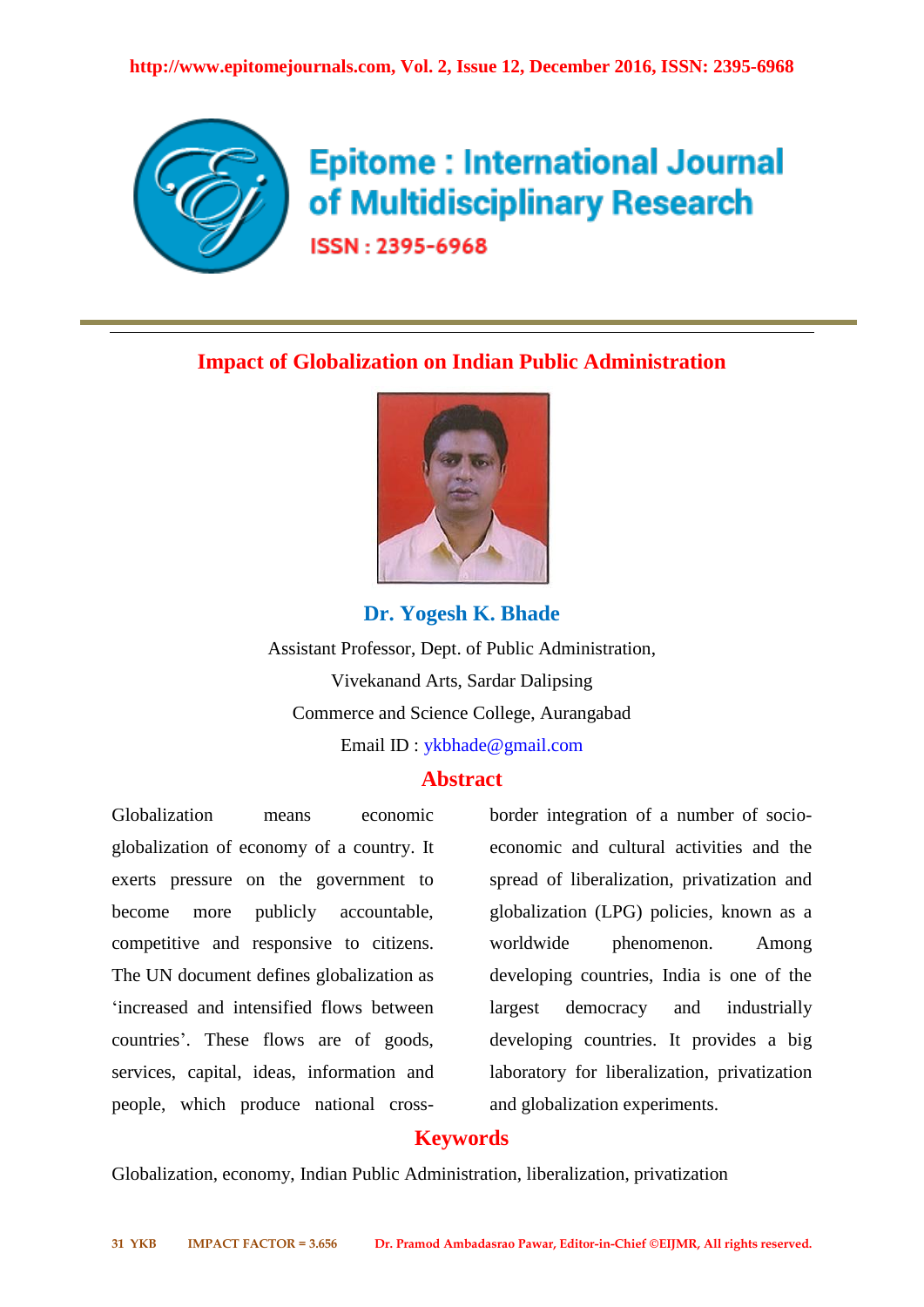## **Research Paper**

LPG policies and their Impact on governance is indeed a fascinating theme on three accounts, first it is a dominating but controversial subject of contemporary Social Science literature. Secondly, its multidisciplinary implications are likely to bring social sciences closer to each other. Thirdly, the discipline of public administration is the most suitable intersection of social sciences in this context and can play a historic role in the period of turbulence. This paper attempts to examine the impact of globalization on different aspects of Indian administration and changes introduced at different levels in Indian administration due to globalization. The study is based on primary as well as on secondary data and it is of descriptive type.

#### **Conceptual Framework:**

Globalization is the free movement of goods, services and people across the world in a seamless and integrated manner. Globalization can be thought of being the result of the opening up of the global economy and the concomitant increase in trade between nations. In other words, when countries that were hitherto closed to trade and foreign investment open up their economies and go global, the result is an increasing interconnectedness and integration of the economies of the world.

the term globalization implies economic integration through cross country flow of information, ideas, technologies, goods and services. Its seminal features are

- Removal of trade barriers to facilitate free flow of goods all over world
- Generating environment which conduces to the free flow of capital among nation-states
- Facilitating the free flow of technology, and
- Providing opportunities for the free and unfettered movement of labor among various nations.

To put it briefly, globalization leads to economic growth and integration, which can happen through trade in goods and services, movement of capital, and flow of finance through movement of people. But in reality, globalization is a multi-layered phenomenon. Across borders, unity ushered under the impact of globalization has several dimensions - cultural, social, political and economic. That is why, some economists termed it as a process of creation of global economy, whereas others talked of political and social globalization, a globalization of ideas that led to technological changes. Liberalization, privatization and globalization are interrelated. However, liberalization has wider connotation and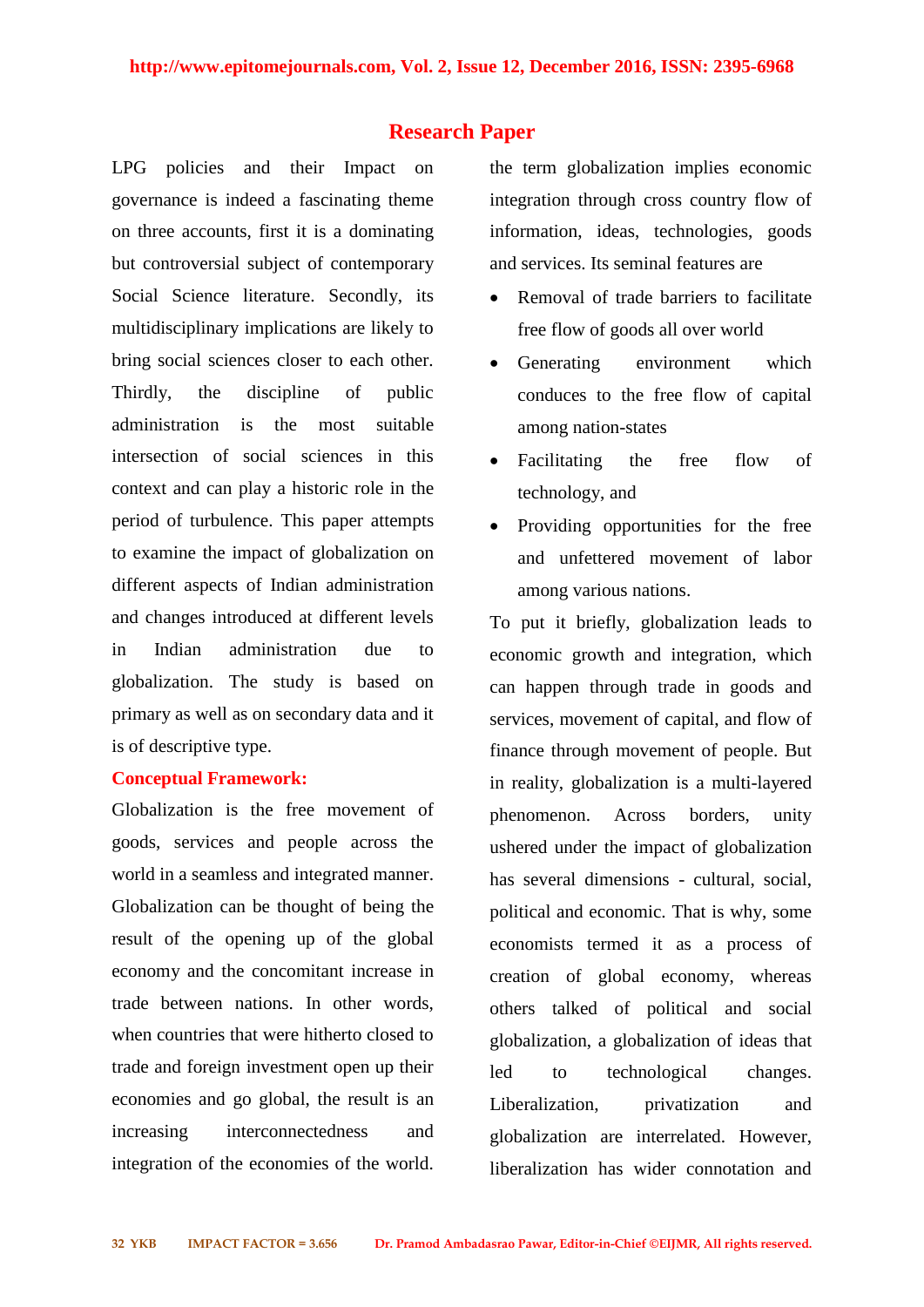the remaining two flows out of it. Liberalization is a summary description of the progressive reduction in regulatory, promotional and entrepreneurial role of government in economic and social development. Liberalization has two dimensions internal (domestic) and external. Internal liberalization consists of relaxing the control of government over domestic industry and other economic and social activities and retreats of government as producer within protectionist regime. External liberalization aims at exposing domestic firms to external competition by drifting away from protectionist policies. It comprises initiatives by nation states in the form of relaxation in regulations governing international trade, investment, finance and technology including services. External liberalization thus provides a route for the domestic economy and economies of the rest of the globe for mutual exchange and integration. The term globalization is a multi-dimensional concept and it incorporates increasing degree of openness between countries in trade flows, investment flows and financial flows and extends to flows of services, technology, information, ideas and persons across national boundaries and to various aspects of industrial relations, exchange of ideology and culture and investments by transnational companies. The effects of these different forms of globalization have been to create pattern of employment, expectation and demand for technology, skilled labor as well as commodities. A. Sen defines globalization as a movement of ideas, people, technology and goods from one region to others benefiting people at large. Globalization is an umbrella term for external liberalization initiatives. Revolution in information technology particularly internet has speeded up the process of globalization. Thus, privatization and globalization are inherent in liberalization. In most countries, particularly those belonging to the developing world, liberalization policy has not been evolved indigenously. It has been under World Bank IMF that combines conditionality, of which internal and external liberalization policies are integral part.

#### **Governance in India:**

Governance is a buzzword these days. Ideas about 'governance' appear in a wide range of context. There is no consensus on the definition of governance. According to Pai Panandikar, two broad strands of approach to defining governance can be identified. One approach is shaped by developmental concerns whereas the other is concerned with the exercise of political power of the state. In the discipline of public administration, the issue of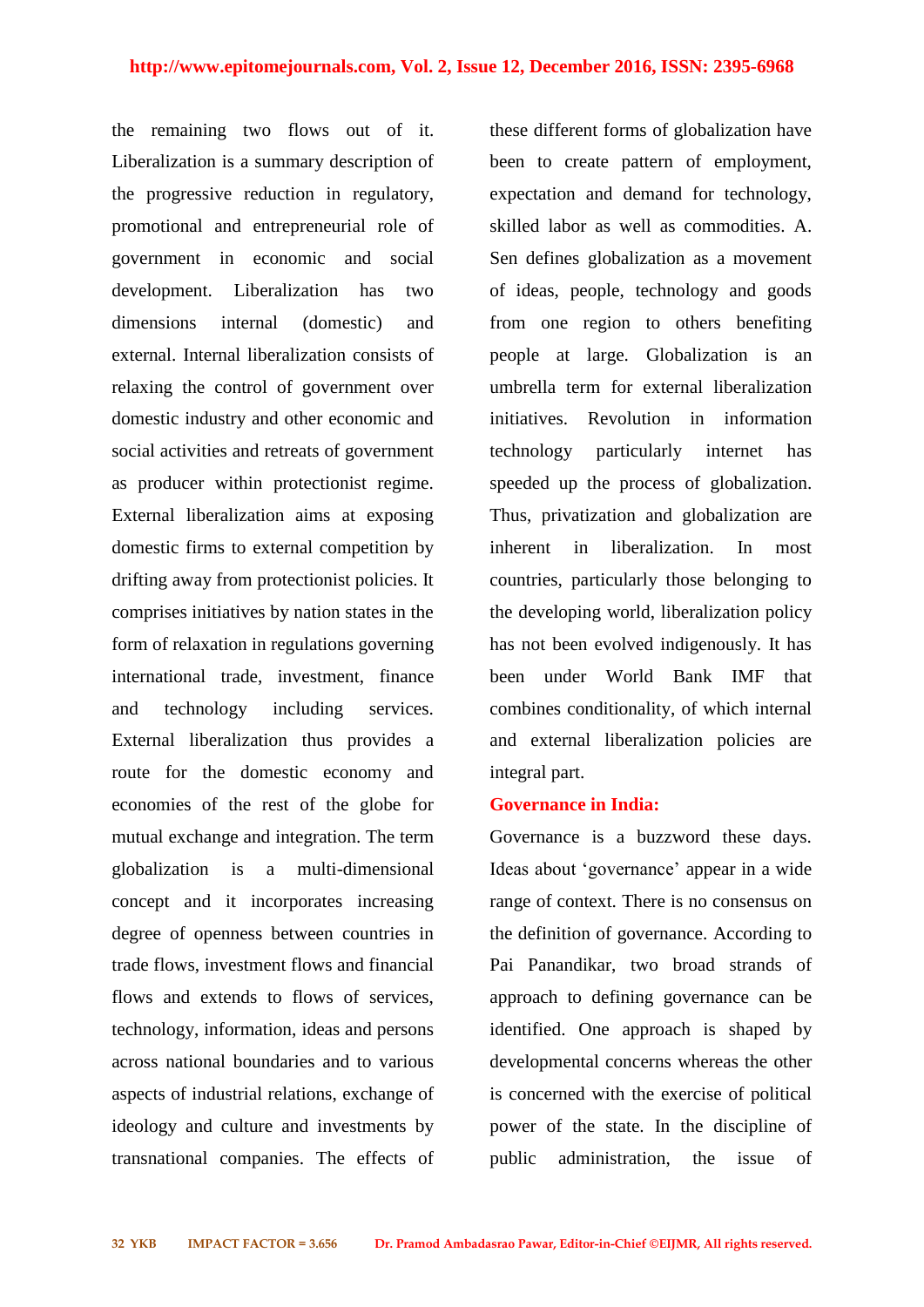governance has emerged as one of the key areas of dialogue. The emergence of this issue on the agenda of public administration is motivated by the increasing role of market in the delivery of public services as a consequence of reforming administrative institutions particularly bureaucracy and increasingly enhanced role of indirect administrative saving devices particularly in the form of non-government institutions such as private and semi-private organizations. In the delivery of public services.

#### **Impact on Public Administration:**

Globalization means linking the national economy with world economy as an outcome of new economic policy, which has been adopted in 1991, to accelerate the rate of economic growth. The globalization emphasized the removal of restrictions of licensing, quota and tariffs on the export and import of goods across the country. It has brought with it new technologies, quality and quantity of goods, improved and advanced methods of production and increased scope of private sectors, especially the multinational corporations in the country, competitive environment in the national economy as a means to improve the productivity and efficiency of the system. It has encouraged free mobility of the capital and labor with increase in the openness, growing

economic interdependence, deepening economic integration in the world economy. As an outcome of globalization, the Government of India has to minimize the control over the flow of foreign goods, services, capital, and technology investments and has to adopt liberal policies for adjustment of investment. The governmental interference in economic activities has been declining. The integration of the world market and rapid technological change led to efficiency of gains and growth. These in turn increased competition through lower cost and higher market efficiency, higher productivity, lower barriers to entry and new investment opportunities in public sector.

'Cause and effect' relationship exists between liberalization, privatization and globalization on the one hand and governance on the other. That is the success or failure of LPG polices, in part, depends upon quality of governance and in turn quality of governance affected by the LPG policies. There are a large number of studies, which postulate that the outcome of LPG policies, development, is significantly influenced by the quality of governance. In another set of studies, governance is treated dependent variable, and liberalization as independent variable.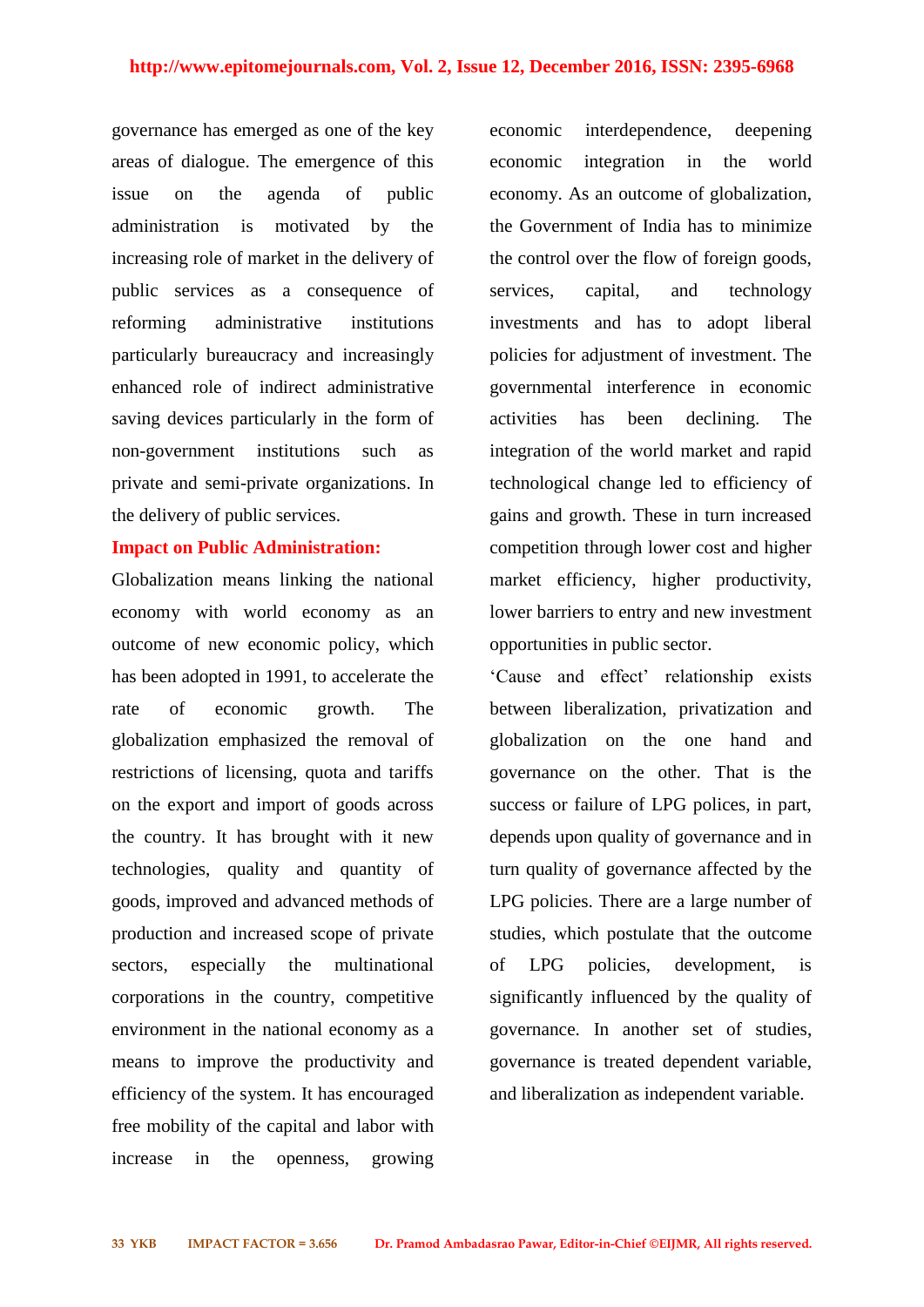# **Changing contours of Governance in India:**

Changes in governance in India in response to liberalization, privatization and globalization policies have been uneven both in pace and distribution across fields, ministries, departments and the organizations such as finance, industries, commerce, planning commission etc. have witnessed fast and many changes. Other ministries have experienced very slow and only a few changes in response to LPG.

#### **Changes in Economic Administration:**

Economic administration as a specialized field of government activity has marked a significant turning point in response to the liberalization policy. Many economic acts and regulations have either been amended or are in process of amendment for example the industrial monopolies and restrictive trade practices Act 1970, has been drastically amended in Sept. 1991 in tune with liberalization. The Foreign Exchange Regulation Act, 1973 has been replaced by foreign exchange management Act 1999. Similarly the Import and Export Act 1947, has been substituted by Foreign Trade Act 1992. The Patent Act 1930, Copyright Act, 1957 are being amended in tune with the World Trade Organization (W.T.O.) agreement. The Indian Companies Act 1956, has also been amended in the light of changed economic

environment. The ministries governing economic policy-making have experienced considerable changes. The planning commission, once known as 'supercabinet' has experienced erosion in its role in policy-making. In the union budget making, the contribution of the planning commission has declined over the time. Ministry of finance has emerged as super ministry in the liberalization era. The setting up of expenditure commission has further strengthened its stronghold over the ministries. Creations of new institutions/ authorities dealing with matters relating to economic administration is another outcome of liberalization. Ministry of Disinvestment, Disinvestment commission, foreign investment promotion Board has been set up in response to LPG policy. In the liberalized era with a view to protect interests of consumer in areas such as telecom, insurance and power opened to the private sector, the government has constituted regulatory authorities, namely, Telecom Regulatory, Authority of India (TRAI), Insurance Regulatory and Development Authority (IRDA) and the Central Electricity Regulatory Commission (CERC). The role of the capital market has increased during the liberalization era. For exercising control over the capital markets and ensuring its proper growth, the Security Exchange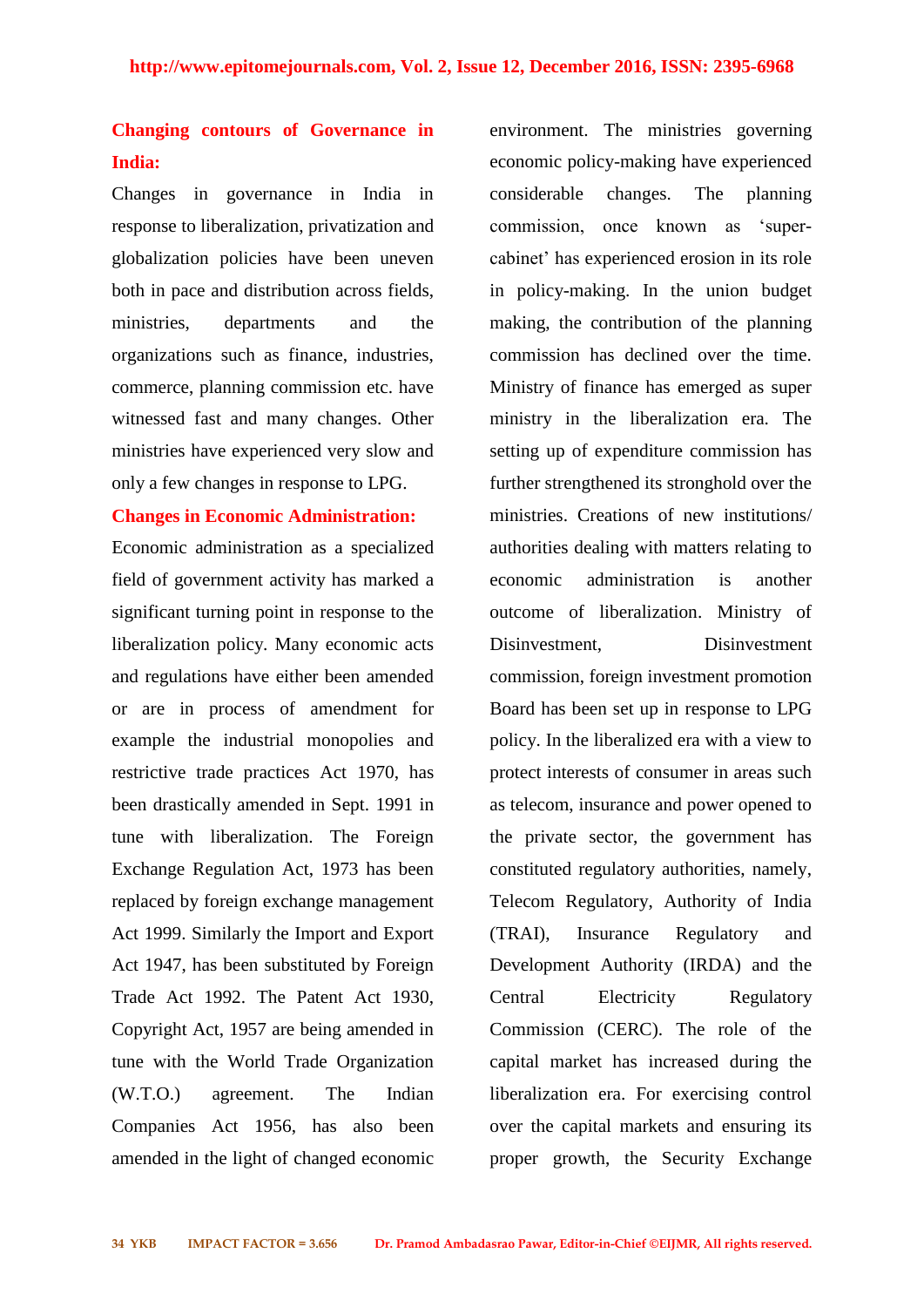Board of India (SEBI) has been accorded a statutory status under SEBI Act 1992. The Government of India has also put institutional arrangement in place to deal with issues arising from W.T.O.

#### **Changes in General Administration:**

General administration restructuring has never been on the top on the agenda of the Indian government during liberalization period till 1996 when reform issues concerning administrative Institutions came on the scene in chief secretaries conference on action plan for effective and responsive administration held under the chairmanship of the Prime Minster on 1997. In response to the chief ministers' conference and resolution adopted therein, various initiatives have been taken by the Ministries of GOI and by the States and Union Territories. The new initiatives conversing general administration are recent origin. Their response to L.P.G. is very slow. Perusals of the change in governance, which either have been experienced or proposed or followed the stage mode of the U.K. type. This suggests that only limited success is in store for these initiatives. Further, these initiatives have covered mainly those services and areas, which cater to the elite. The areas of social concern such as poverty, unemployment, regional disparities and scrotal imbalance, which have borne the

blunt of liberalization policy have been kept out of these initiatives. This combination of coverage and neglect, if continued on the one hand would help the elite to consolidate its advantaged position and become partner of the ruling coalition of politicians' and bureaucrats. On the other hand, it would alienate further the disadvantageous groups, sectors and regions from the institutions of governance. This style of treatment of institutions of governance may hamper the process of liberalization.

#### **Conclusion:**

L.P.G. policies have been exercising considerable influence on governance across the globe. It has been found that in advanced capitalist economies, liberalization policy has been changed the contours of governance very promptly and evenly across various sectors. However, in developing countries like India, governance has responded both slowly and unevenly to economic liberalization. It is mainly due to the fact that liberalization policy in India has not evolved indigenously through the participation of political, bureaucratic and other institution of governance. The liberalization policy is mainly adopted under the influence of World Bank IMF combine. In case of India, the institutions of economic governance have responded very quickly